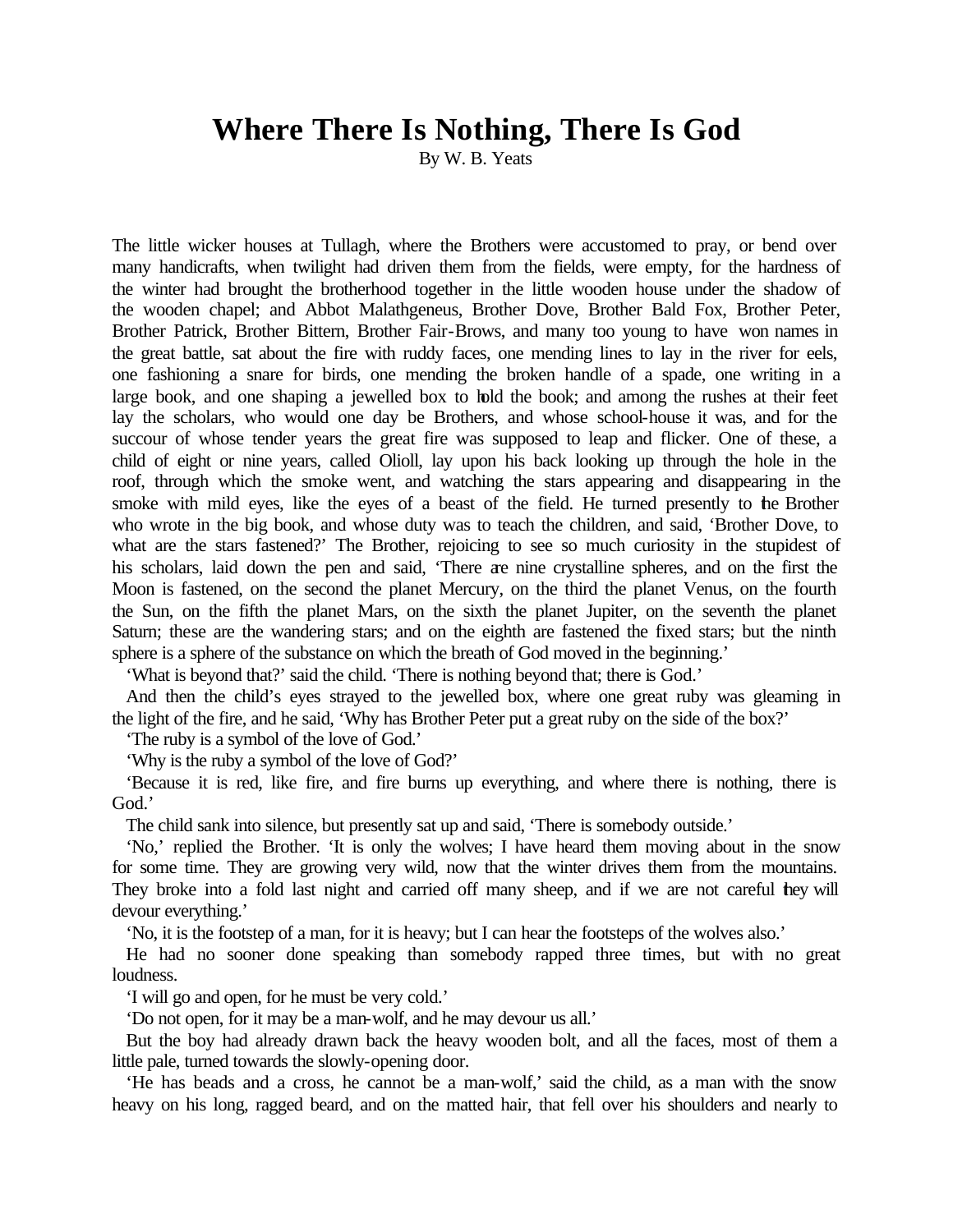his waist, and dropping from the tattered cloak that but half-covered his withered brown body, came in and looked from face to face with mild, ecstatic eyes. Standing some way from the fire, and with eyes that had rested at last upon the Abbot Malathgeneus, he cried out, 'O blessed abbot, let me come to the fire and warm myself and dry the snow from my beard and my hair and my cloak; that I may not die of the cold of the mountains, and anger the Lord with a wilful martyrdom.'

'Come to the fire,' said the abbot, 'and warm yourself, and eat the food the boy Olioll will bring you. It is sad indeed that any for whom Christ has died should be as poor as you.'

The man sat over the fire, and Olioll took away his now dripping cloak and laid meat and bread and wine before him; but he would eat only of the bread, and he put away the wine, asking for water. When his beard and hair had begun to dry a little and his limbs had ceased to shiver with the cold, he spoke again.

'O blessed abbot, have pity on the poor, have pity on a beggar who has trodden the bare world this many a year, and give me some labour to do, the hardest there is, for I am the poorest of God's poor.'

Then the Brothers discussed together what work they could put him to, and at first to little purpose, for there was no labour that had not found its labourer in that busy community; but at last one remembered that Brother Bald Fox, whose business it was to turn the great quern in the quern-house, for he was too stupid for anything else, was getting old for so heavy a labour; and so the beggar was put to the quern from the morrow.

The cold passed away, and the spring grew to summer, and the quern was never idle, nor was it turned with grudging labour, for when any passed the beggar was heard singing as he drove the handle round. The last gloom, too, had passed from that happy community, for Olioll, who had always been stupid and unteachable, grew clever, and this was the more miraculous because it had come of a sudden. One day he had been even duller than usual, and was beaten and told to know his lesson better on the morrow or be sent into a lower class among little boys who would make a joke of him. He had gone out in tears, and when he came the next day, although his stupidity, born of a mind that would listen to every wandering sound and brood upon every wandering light, had so long been the byword of the school, he knew his lesson so well that he passed to the head of the class, and from that day was the best of scholars. At first Brother Dove thought this was an answer to his own prayers to the Virgin, and took it for a great proof of the love she bore him; but when many far more fervid prayers had failed to add a single wheatsheaf to the harvest, he began to think that the child was trafficking with bards, or druids, or witches, and resolved to follow and watch. He had told his thought to the abbot, who bid him come to him the moment he hit the truth; and the next day, which was a Sunday, he stood in the path when the abbot and the Brothers were coming from vespers, with their white habits upon them, and took the abbot by the habit and said, 'The beggar is of the greatest of saints and of the workers of miracle. I followed Olioll but now, and by his slow steps and his bent head I saw that the weariness of his stupidity was over him, and when he came to the little wood by the quern-house I knew by the path broken in the under-wood and by the footmarks in the muddy places that he had gone that way many times. I hid behind a bush where the path doubled upon itself at a sloping place, and understood by the tears in his eyes that his stupidity was too old and his wisdom too new to save him from terror of the rod. When he was in the quern-house I went to the window and looked in, and the birds came down and perched upon my head and my shoulders, for they are not timid in that holy place; and a wolf passed by, his right side shaking my habit, his left the leaves of a bush. Olioll opened his book and turned to the page I had told